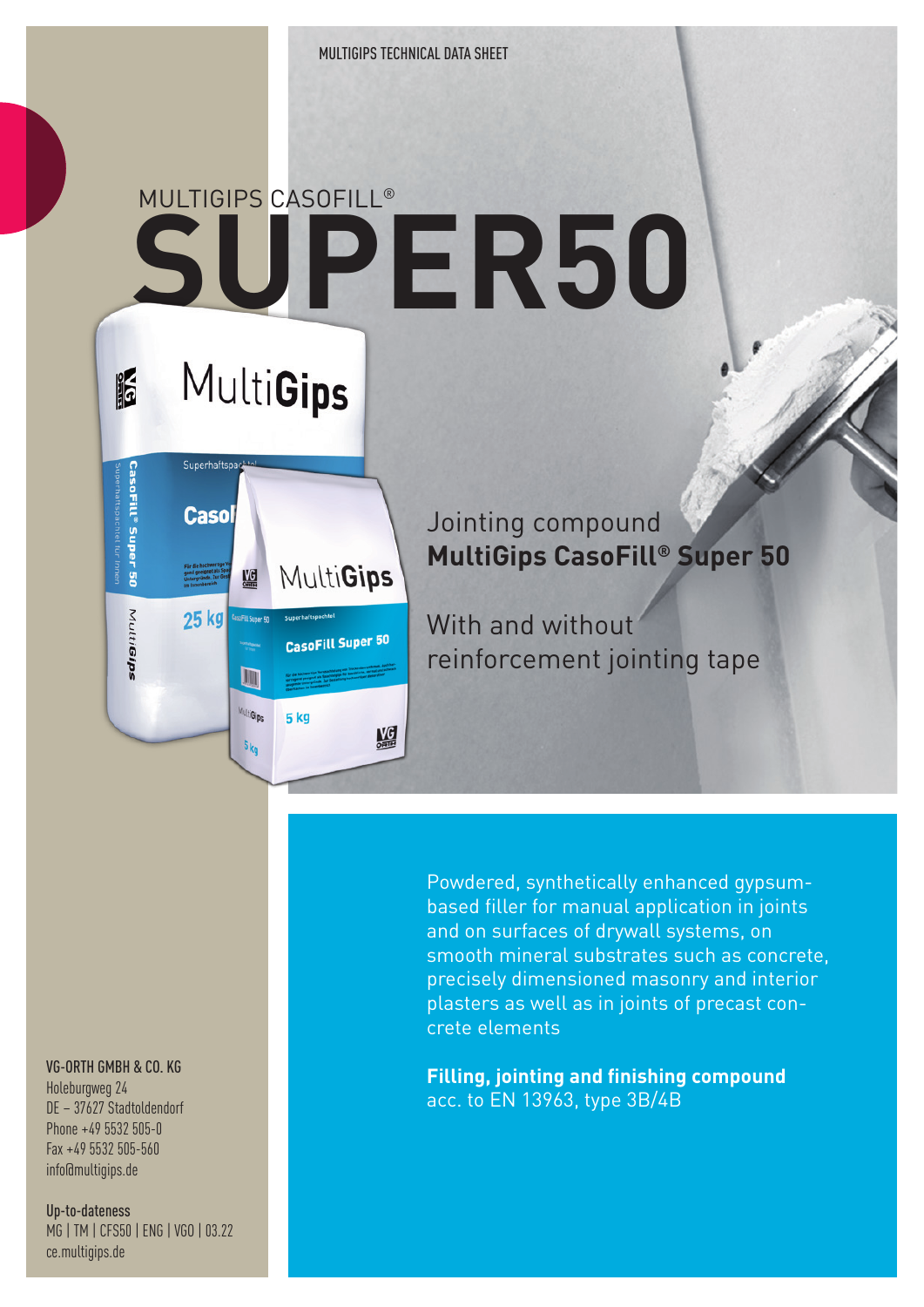#### MULTIGIPS TECHNICAL DATA SHEET

Gypsum-based jointing compound MultiGips CasoFill® Super 50



## MultiGips

Powdered, synthetically enhanced gypsum-based filler for manual application in joints and on surfaces of drywall systems, on smooth mineral substrates such as concrete, precisely dimensioned masonry and interior plasters as well as in joints of precast concrete elements

| European Standard                                                                                     | EN 13963, type 3B (dual-purpose compound), type 4B (tapeless jointing compound)                                                                                                                                                                                                                                                                                                                                                                                                                                                                                                                                      |  |  |  |  |
|-------------------------------------------------------------------------------------------------------|----------------------------------------------------------------------------------------------------------------------------------------------------------------------------------------------------------------------------------------------------------------------------------------------------------------------------------------------------------------------------------------------------------------------------------------------------------------------------------------------------------------------------------------------------------------------------------------------------------------------|--|--|--|--|
| Term                                                                                                  | Jointing material for gypsum plasterboards                                                                                                                                                                                                                                                                                                                                                                                                                                                                                                                                                                           |  |  |  |  |
| Quality assurance                                                                                     | Initial type testing and factory production control                                                                                                                                                                                                                                                                                                                                                                                                                                                                                                                                                                  |  |  |  |  |
| Scope (interior areas)                                                                                | Gypsum plasterboards acc. to EN 520, gypsum boards with fibrous reinforcement<br>acc. to EN 15283-2 or composite plasterboards: with half-rounded edge (HRK) or<br>half-rounded tapered edge (HRAK) without jointing tape and with tapered edge<br>(AK), bevelled cut edge (SFK) or mixed edge type combinations with jointing tape<br>Surface filling of suitable smooth substrates<br>Joint sealing of precast concrete elements                                                                                                                                                                                   |  |  |  |  |
| Special performance                                                                                   | Gypsum-based filler for hand filling joints of drywall systems, very pliable, easy to<br>sand, low drying shrinkage, high adhesion and crack resistance                                                                                                                                                                                                                                                                                                                                                                                                                                                              |  |  |  |  |
| Reaction to fire                                                                                      | Non-combustible, Class A1 (no contribution to fire) acc. to EN 13501-1                                                                                                                                                                                                                                                                                                                                                                                                                                                                                                                                               |  |  |  |  |
| Substrat                                                                                              | Must be stable, dry, solid, level, clean and dust-free. Existing release agents, e.g.<br>wallpaper paste or paper residues, must be removed. Gypsum plasterboards must<br>be firmly attached to their substructures.                                                                                                                                                                                                                                                                                                                                                                                                 |  |  |  |  |
| Pre-treatment, priming                                                                                | Pre-treatment usually not required when used in drywall systems. Follow processing<br>instructions of board manufacturers, e.g. for priming open edges.<br>Use MultiGips Grundiermittel oder Aufbrennsperre on highly and/or differently<br>absorbent substrates, e.g. on masonry or gypsum plaster                                                                                                                                                                                                                                                                                                                  |  |  |  |  |
| Application temperature / climate                                                                     | Air and component temperatures must not be less than +10 °C and not more than<br>+30 °C during filling. Protect from frost until complete hardening                                                                                                                                                                                                                                                                                                                                                                                                                                                                  |  |  |  |  |
| Mixing                                                                                                | Sprinkle approx. 1.6 kg of material evenly and slowly into 1 l of water at room<br>temperature up to the waterline and allow to sump. Do not mix with foreign material<br>and/or additives. After blending, stir the material with a trowel or mixer until creamy<br>and stiff. Adding water again and/or stirring again will not make material that has<br>already stiffened usable again. Clean equipment and tools immediately after use<br>with water                                                                                                                                                            |  |  |  |  |
| APPLICATION IN DRYWALL SYSTEMS                                                                        |                                                                                                                                                                                                                                                                                                                                                                                                                                                                                                                                                                                                                      |  |  |  |  |
| Joint/edge filling without jointing tape<br>Follow processing instructions of board<br>manufacturers! | Usually apply in 2 passes, depending on the desired surface quality<br>1) Fill joints completely in the first working operation using a smoothing trowel or<br>screw handle trowel. Press material in transversely to the joint to both sides. Cover<br>fasteners. Push off stiffened, protruding material (in Germany: basic filling).<br>2) In the second filling pass, create a transition to the boards surface with a trowel<br>or surface/wide trowel. Also fill screw heads/fastenings as well (in Germany:<br>standard filling).                                                                             |  |  |  |  |
| Joint/edge filling with jointing tape<br>Follow processing instructions of board<br>manufacturers!    | As above, but after the first filling pass, apply jointing tape acc. to the boards<br>manufacturer's instructions. The tapes should be placed in $a \ge 1$ mm thick filler<br>coat on both boards edges. This filler coat should also cover the tape > 1 mm after<br>smoothing.                                                                                                                                                                                                                                                                                                                                      |  |  |  |  |
| Sanding                                                                                               | After drying, remove filler burrs by hand with sanding grid or by machine with<br>drywall sander and unify transitions                                                                                                                                                                                                                                                                                                                                                                                                                                                                                               |  |  |  |  |
| APPLICATION IN SOLID CONSTRUCTION                                                                     |                                                                                                                                                                                                                                                                                                                                                                                                                                                                                                                                                                                                                      |  |  |  |  |
| Joint filling                                                                                         | Press material in transversely to the joint to both sides. At the beginning of<br>stiffening, push off any protruding material and smooth down. If necessary, prime<br>filler coat after complete drying (recommended) and apply the second filler coat on<br>dried primer.                                                                                                                                                                                                                                                                                                                                          |  |  |  |  |
| Surface filling<br>(on precisely dimensioned building components)                                     | Concrete: The residual moisture of concrete may be $\leq 3$ mass-% to a depth of<br>3 cm. Pre-treat with MultiGips Betonkontakt and apply material in a thickness of at<br>least 2 - 4 mm. If necessary, prime dried filler coat with MultiGips Grundiermittel or<br>Aufbrennsperre and apply second filler coat on dried primer.<br>Masonry/interior plaster: Prime highly and/or differently absorbent substrates with<br>MultiGips Grundiermittel or Aufbrennsperre. Apply material in a thickness of up to<br>4 mm. If necessary, prime dried filler coat again and apply second filler coat on<br>dried primer. |  |  |  |  |
| Filler coat                                                                                           | Up to 4 mm; in general, for gypsum-based finishing products, a closed $\geq 1$ mm<br>thick filler coat should be present for a successful adhesive tape test.                                                                                                                                                                                                                                                                                                                                                                                                                                                        |  |  |  |  |
| Working time, approx.                                                                                 | $0:50$ h:min                                                                                                                                                                                                                                                                                                                                                                                                                                                                                                                                                                                                         |  |  |  |  |
| Bond strength                                                                                         | $> 0.25$ N/mm <sup>2</sup>                                                                                                                                                                                                                                                                                                                                                                                                                                                                                                                                                                                           |  |  |  |  |